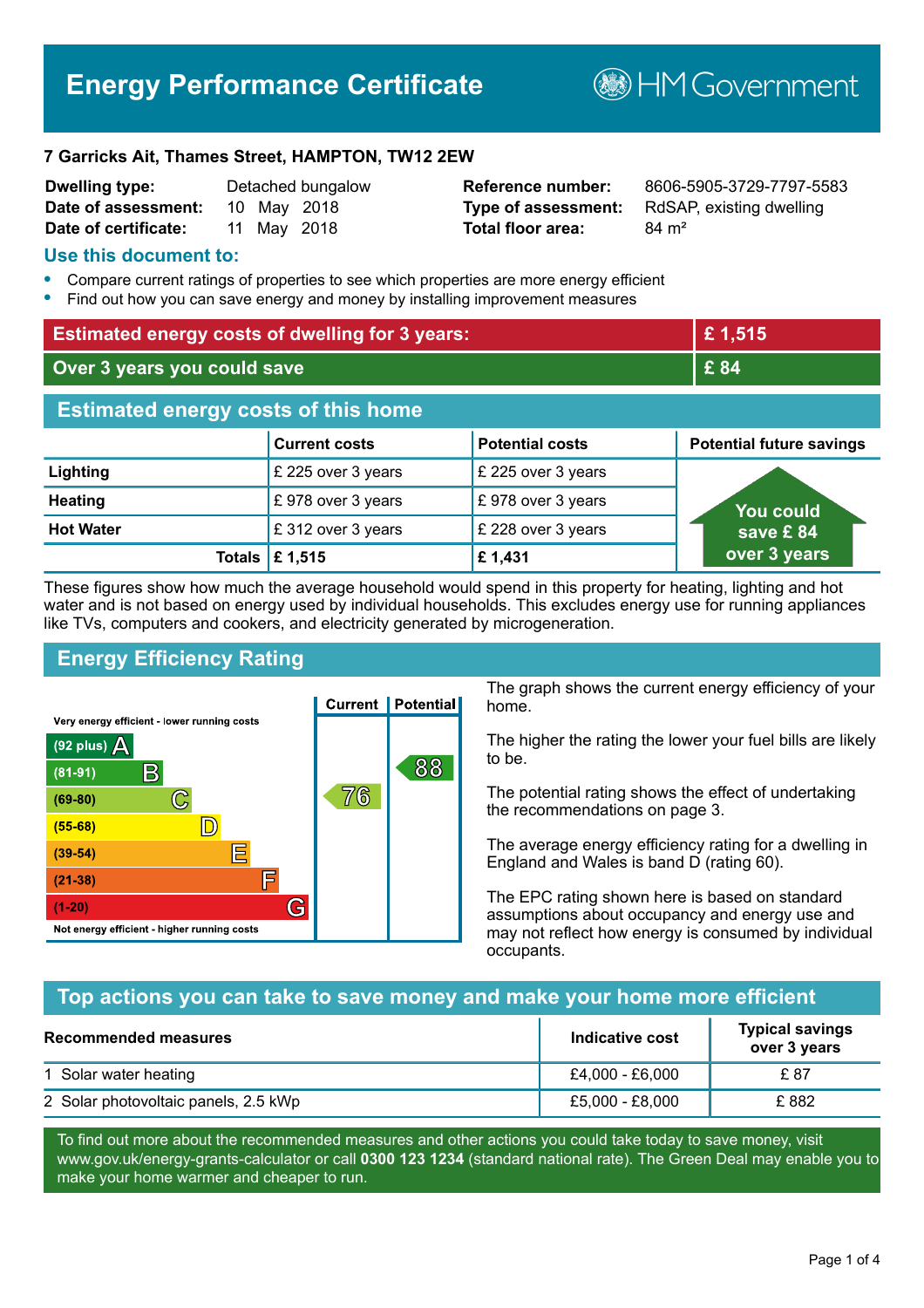# **Summary of this home's energy performance related features**

| <b>Element</b>        | <b>Description</b>                          | <b>Energy Efficiency</b> |
|-----------------------|---------------------------------------------|--------------------------|
| Walls                 | Timber frame, as built, insulated (assumed) | ★★★★☆                    |
| Roof                  | Pitched, insulated (assumed)                | ★★★★☆                    |
| Floor                 | Suspended, insulated (assumed)              |                          |
| Windows               | Fully double glazed                         | ★★★★☆                    |
| Main heating          | Boiler and radiators, mains gas             | ★★★★☆                    |
| Main heating controls | Programmer, room thermostat and TRVs        | ★★★★☆                    |
| Secondary heating     | None                                        |                          |
| Hot water             | From main system                            | *****                    |
| Lighting              | Low energy lighting in 80% of fixed outlets | ★★★                      |

Current primary energy use per square metre of floor area: 137 kWh/m² per year

The assessment does not take into consideration the physical condition of any element. 'Assumed' means that the insulation could not be inspected and an assumption has been made in the methodology based on age and type of construction.

# **Low and zero carbon energy sources**

Low and zero carbon energy sources are sources of energy that release either very little or no carbon dioxide into the atmosphere when they are used. Installing these sources may help reduce energy bills as well as cutting carbon. There are none provided for this home.

# **Your home's heat demand**

For most homes, the vast majority of energy costs derive from heating the home. Where applicable, this table shows the energy that could be saved in this property by insulating the loft and walls, based on typical energy use (shown within brackets as it is a reduction in energy use).

| <b>Heat demand</b>           | <b>Existing dwelling</b> | Impact of loft<br>insulation | <b>Impact of cavity</b><br>wall insulation | Impact of solid<br>wall insulation |
|------------------------------|--------------------------|------------------------------|--------------------------------------------|------------------------------------|
| Space heating (kWh per year) | 4.774                    | N/A                          | N/A                                        | N/A                                |
| Water heating (kWh per year) | 2,390                    |                              |                                            |                                    |

You could receive Renewable Heat Incentive (RHI) payments and help reduce carbon emissions by replacing your existing heating system with one that generates renewable heat, subject to meeting minimum energy efficiency requirements. The estimated energy required for space and water heating will form the basis of the payments. For more information, search for the domestic RHI on the www.gov.uk website.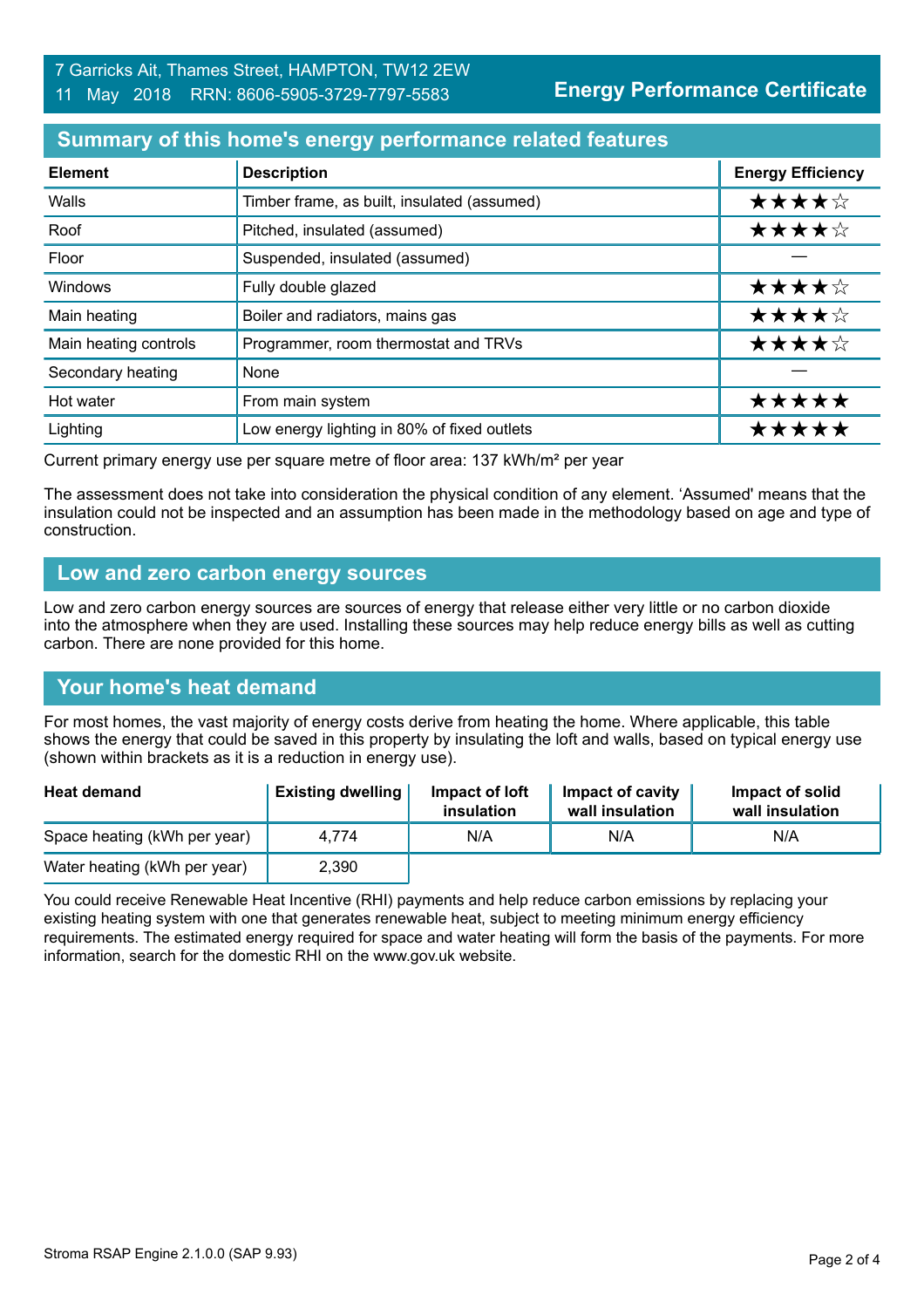# 7 Garricks Ait, Thames Street, HAMPTON, TW12 2EW 11 May 2018 RRN: 8606-5905-3729-7797-5583

# **Recommendations**

The measures below will improve the energy performance of your dwelling. The performance ratings after improvements listed below are cumulative; that is, they assume the improvements have been installed in the order that they appear in the table. Further information about the recommended measures and other simple actions you could take today to save money is available at www.gov.uk/energy-grants-calculator. Before installing measures, you should make sure you have secured the appropriate permissions, where necessary. Such permissions might include permission from your landlord (if you are a tenant) or approval under Building Regulations for certain types of work.

| <b>Recommended measures</b>        | <b>Indicative cost</b> | <b>Typical savings</b><br>per year | <b>Rating after</b><br>improvement |
|------------------------------------|------------------------|------------------------------------|------------------------------------|
| Solar water heating                | £4,000 - £6,000        | £ 29                               | C77                                |
| Solar photovoltaic panels, 2.5 kWp | £5,000 - £8,000        | £ 294                              | <b>B88</b>                         |

# **Opportunity to benefit from a Green Deal on this property**

Green Deal Finance allows you to pay for some of the cost of your improvements in instalments under a Green Deal Plan (note that this is a credit agreement, but with instalments being added to the electricity bill for the property). The availability of a Green Deal Plan will depend upon your financial circumstances. There is a limit to how much Green Deal Finance can be used, which is determined by how much energy the improvements are estimated to **save** for a 'typical household'.

You may be able to obtain support towards repairs or replacements of heating systems and/or basic insulation measures, if you are in receipt of qualifying benefits or tax credits. To learn more about this scheme and the rules about eligibility, call the Energy Saving Advice Service on **0300 123 1234** for England and Wales.